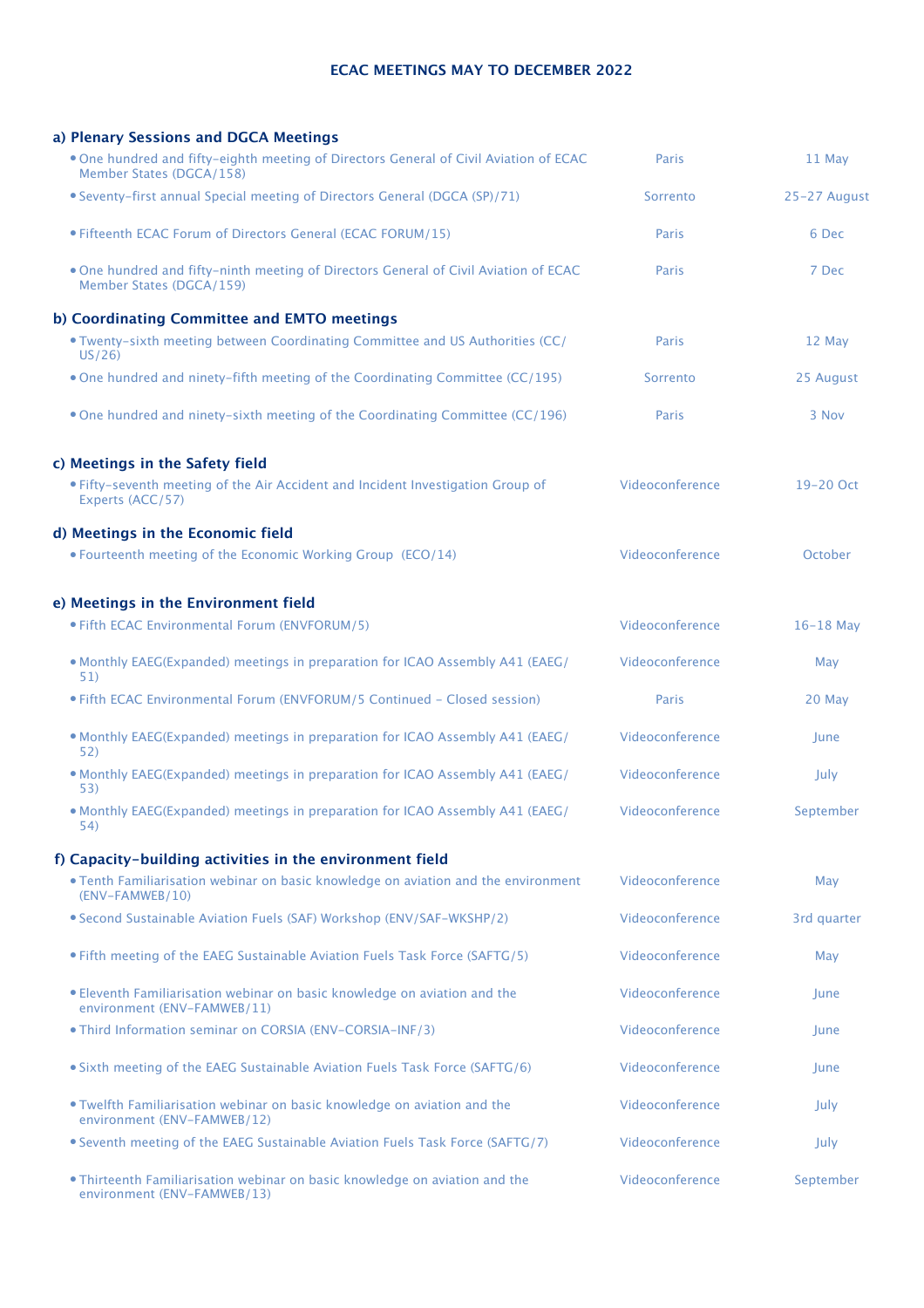### **ECAC MEETINGS MAY TO DECEMBER 2022**

# **f) Capacity-building activities in the environment field (continued)**

| • Eighth meeting of the EAEG Sustainable Aviation Fuels Task Force (SAFTG/8)                               | Videoconference                            | September       |
|------------------------------------------------------------------------------------------------------------|--------------------------------------------|-----------------|
| . Fourteenth Familiarisation webinar on basic knowledge on aviation and the<br>environment (ENV-FAMWEB/14) | Videoconference                            | October         |
| . Third Sustainable Aviation Fuels (SAF) Workshop (ENV/SAF-WKSHP/3)                                        | Videoconference                            | 4th quarter     |
| . Ninth meeting of the EAEG Sustainable Aviation Fuels Task Force (SAFTG/9)                                | Videoconference                            | October         |
| • Fifteenth Familiarisation webinar on basic knowledge on aviation and the<br>environment (ENV-FAMWEB/15)  | Videoconference                            | November        |
| . Tenth meeting of the EAEG Sustainable Aviation Fuels Task Force (SAFTG/10)                               | Videoconference                            | November        |
| • Eleventh meeting of the EAEG Sustainable Aviation Fuels Task Force (SAFTG/11)                            | Videoconference                            | <b>December</b> |
| · Sixteenth Familiarisation webinar on basic knowledge on aviation and the<br>environment (ENV-FAMWEB/16)  | Videoconference                            | <b>December</b> |
| g) Meetings in the Facilitation and Security fields                                                        |                                            |                 |
| . Thirty-sixth meeting of the Study Group on Explosive Detection Dogs (EDD/36)                             | <b>STAC, Paris</b>                         | $4-5$ Mav       |
| • Fiftieth meeting of the Training Task Force (TrTF/50)                                                    | Videoconference                            | 19-20 May       |
| • Thirty-fifth meeting of the Security Forum (SF/35)                                                       | London/hybrid                              | $24-25$ May     |
| . Thirty-second meeting of the Behaviour Detection Study Group (BDSG/32)                                   | Videoconference                            | 8-9 June        |
| • Eighty-second meeting of the Technical Task Force (TTF/82)                                               | Videoconference                            | 21-22 June      |
| • Thirty-fifth meeting of the Security Programme Management Group (SPMG/35)                                | Videoconference                            | 23 June         |
| • Third coordination meeting of the CEP Participating Test Centres (CEP-TC/3)                              | Videoconference                            | July            |
| • Thirty-sixth meeting of the Security Forum (SF/36)                                                       | Videoconference (dates to<br>be confirmed) | 2nd half 2022   |
| . Fifty-fourth meeting of the Common Evaluation Process (CEP) Management Group<br>$(CEP-MG/54)$            | Paris                                      | 19-20 July      |
| . Forty-fourth meeting of the Study Group on Cyber Security in Civil Aviation (CYBER/<br>44)               | Videoconference                            | $5-6$ Sept      |
| • Fifty-first meeting of the Training Task Force (TrTF/51)                                                 | Paris/hybrid                               | 8-9 Sept        |
| . Fifty-fourth meeting of the FAL Sub-Group on Immigration (FAL-IMMIGRAT-SG/54)                            | Paris                                      | September       |
| . Third meeting with FAL-PRM experts and FAL-PRM SG (FAL-PRM-EXPERT/3)                                     | Paris                                      | September       |
| • Seventieth meeting of the FAL Sub-Group on PRM (FAL-PRM-SG/70)                                           | Paris                                      | September       |
| • Fifty-sixth meeting of the Guidance Material Task Force (GMTF/56)                                        | Videoconference                            | 19-20 Sept      |
| • Fourth coordination meeting of the CEP Participating Test Centres (CEP-TC/4)                             | Videoconference                            | October         |